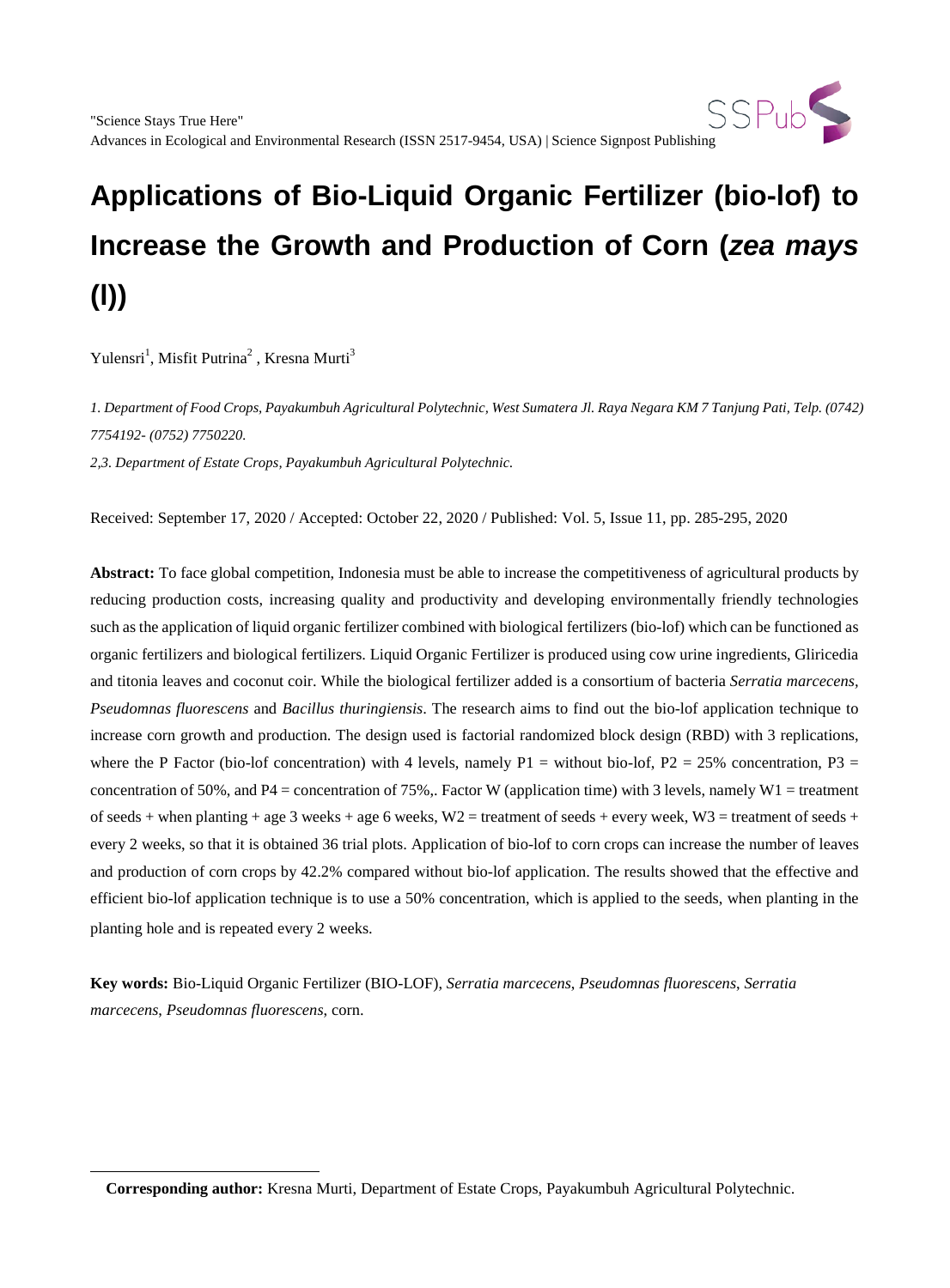#### **Applications of Bio-Liquid Organic Fertilizer (bio-lof) to Increase the Growth and Production of Corn (***zea*  286 *mays* **(l))**

# **1. Introduction**

Corn is the second most important cereal crop after rice. Besides being used to meet the needs of food, animal feed, and corn oil, the corn commodity is currently being developed for bio-fuels. The increasing demand for corn has caused the price of corn to continue to improve, especially in the last two years (Sinar Tani Editor, 2010).

Research results from the Research center for Soil and Agro-climate Bogor reveal that most agricultural land in Indonesia has decreased in fertility due to the use of chemical fertilizers, so that their productivity decreases. Deteriorating soil conditions, causing fertilization to be carried out in an integrated manner by utilizing various types of fertilizers, namely inorganic, organic and biological fertilizers. Besides providing nutrients, organic fertilizers also act as a source of energy for soil organisms and improve soil physical properties and increase the efficiency of inorganic fertilizers (Irianto, 2010).

Bio-lof fertilizer is liquid organic fertilizer added with biological fertilizer. Combining liquid organic fertilizers with biological fertilizers will increase the effectiveness or benefits of lof fertilizers which act as organic fertilizers and biological fertilizers. Bio-lof used is processed by fermenting cow urine, chicken, cow and goat feces added with coconut husk and tithonia leaves. The nutrient content of Bio-lof is N; 0.196%, P2O5: 0.026%, Total K2O; 0.39% and a consortium of bacteria *Pseudomonas fuorescens, Serratia marcecens*  and *Bacillus thuringiensis.* Population 1.244 x 108 CFU / ml. of *Ryzobacteria S. marcecens, B.thuringiensis, P. fluorescen* can act as plant growth promoting regulator (PGPR) because it is a phosphate solvent bacteria and produces auxin hormon, can be used as a disease control agent because it produces the enzyme chitinase, Protease and cellulase, can be used together because there is no competition when grown on one medium,, effective for controlling brown spot disease by *H. oryzae* udbatta disease by *E. oryzae* (Yulensri, et al. 2013). *P. fluorescens* can increase the availability of dissolved P in the soil with an increase in available P up to 97.4% (Yulensri, 2006). Application of *P. fluorescens* in compost can increase corn production by up to 200% and save the use of chemical fertilizers (SP36) by 100% (Yulensri et al, 2005).

Rhizo-bacteria can also play a dual role as plant growth promoters. The role of rhizo-bacteria as plant growth promoting regulators (PGPR) is one contribution of biotechnology in the effort to increase plant productivity. Various isolates from *Pseudomonas* spp., *Azospirillum* spp., *Azotobacter* spp*., Enterobacter* spp., *Bacillus* spp., And *Serratia* spp. Known to function as PGPR (*Thuar* et al. 2004 in Sutari, 2006).

The purpose of this study is to determine the effect of bio-lof on growth, production and nutrient content of soil and plants, as well as to determine efficient and effective bio-lof application techniques for corn.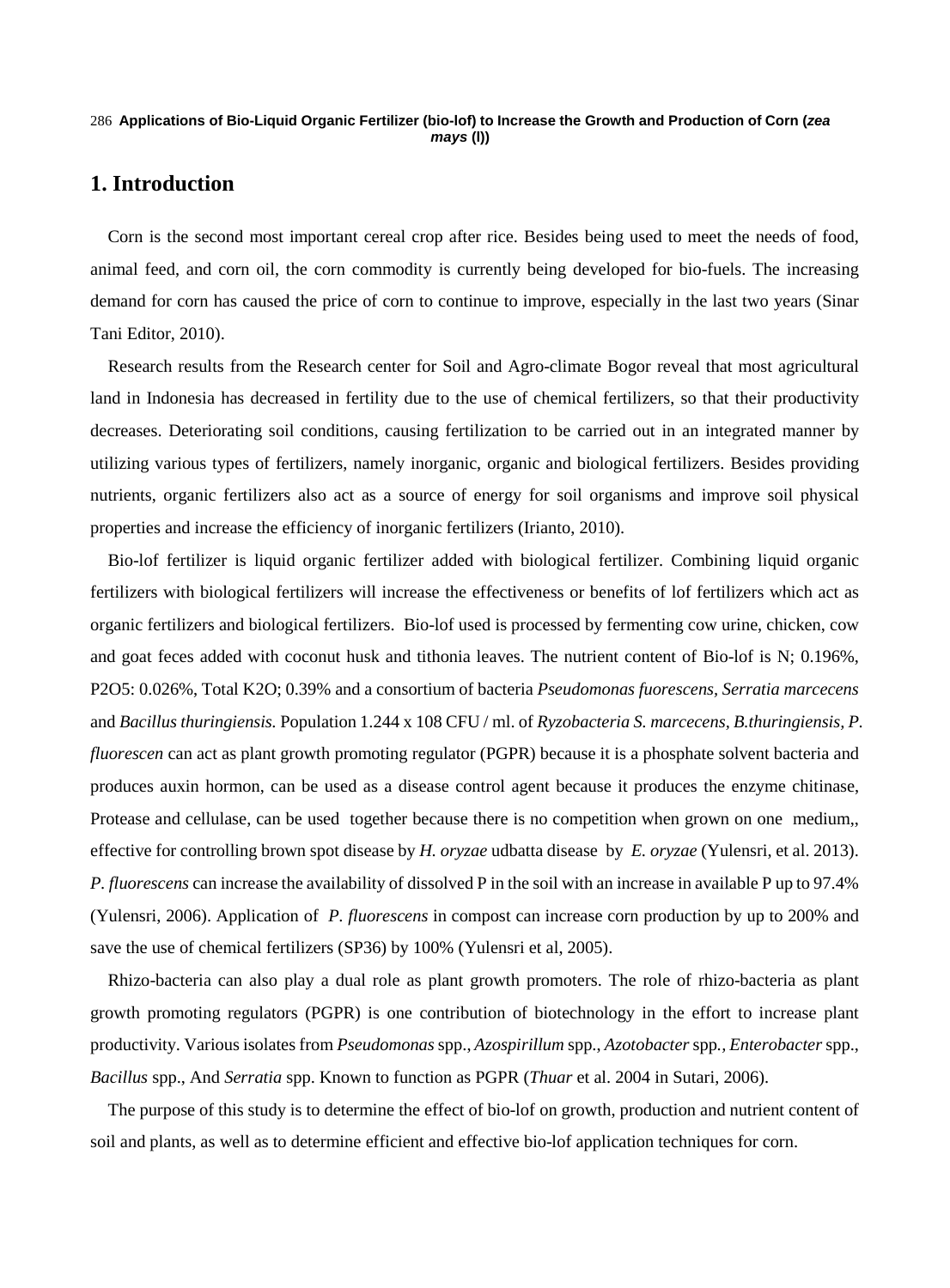#### **Applications of Bio-Liquid Organic Fertilizer (bio-lof) to Increase the Growth and Production of Corn (***zea*  287 *mays* **(l))**

# **2. Research Methods**

This research was conducted in the laboratory and experimental field at Payakumbuh Agricultural Polytechnic, Harau District, Limapuluh Kota Regency, West Sumatra. Indonesia. The research was conducted from February to September 2019. The design used was a factorial randomized block design (4 x 3) with 3 replications, where the P factor (bio-lof concentration) with 4 levels, namely P1 = without bio-lof, P2 = 25% concentration, P3 = concentration of 50%, and P4 = concentration of 75%. Factor W (time of application) with 3 levels, namely W1 = on seed treatment + at planting + age 3 weeks + age 6 weeks, W2 = on seed treatment + every week, W3 = on seed treatment + every 2 weeks, so we get 36 experimental plots. Bio-lof used are bio-lof from cow urine, Glicerida leaves, chicken, goat, and cow feces, *S. marcecens*, *B. thuringiensis* and *P. fluorescens* bacteria that have been formulated. Bio-lof is applied to soil and plants.

# **3. Results and Discussion**

# *3.1. Observation result*

## *3.1.1. Observation of plant vegetative growth*

Vegetative growth of corn (plant height and number of leaves was carried out at the age of 70 days after planting (dap)) (Tables 1 and 2).

#### 1. Plant height.

| Main time                  | Concentration of bio-lof | The main       |                |            |               |
|----------------------------|--------------------------|----------------|----------------|------------|---------------|
| Concentration              | P <sub>1</sub>           | P <sub>2</sub> | P <sub>3</sub> | <b>P4</b>  | effect of     |
| of Bio-LOF                 |                          |                |                |            | concentration |
| W1                         | $255.53$ a               | 165.92 a       | $240.93$ a     | 272.40 a   | 233.70 a      |
| W <sub>2</sub>             | 261.30 a                 | $250.83$ a     | 256.20 a       | $264.93$ a | $250.07$ a    |
| W <sub>3</sub>             | $248.63$ a               | 267.30 a       | 253.07 a       | 257.40 a   | 256.60 a      |
| Effect of application time | $255.16$ a               | $250.07$ a     | 250.07 a       | 264.91 a   |               |

Table 1. The average plant height of corns using the Bio-lof application was 70 days after planting (cm)

*Different letters indicate a significant effect (p <0.05)*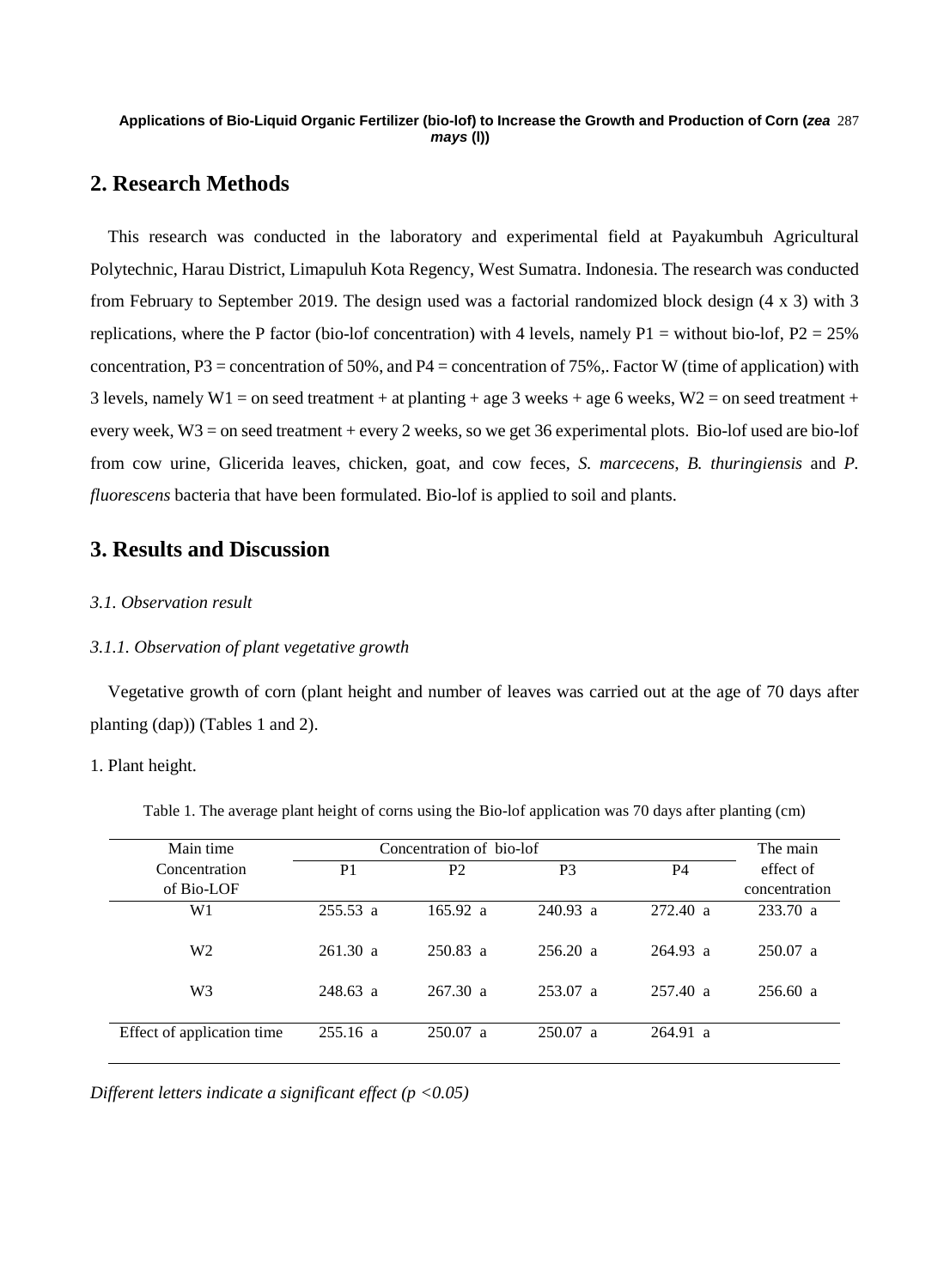#### **Applications of Bio-Liquid Organic Fertilizer (bio-lof) to Increase the Growth and Production of Corn (***zea*  288 *mays* **(l))**

Bio-lof concentration and application time had no significant effect on the height of the corn plants where the plant height treated with bio-lof was not significantly different from the height of the plants not treated with bio-LOF (Table 1).

# *2. Number of leaves*

| Table 2. Average number of leaves of corn plants with bio-lof application aged 70 dap (sheet) |  |  |  |  |
|-----------------------------------------------------------------------------------------------|--|--|--|--|
|                                                                                               |  |  |  |  |

| Main time                  | Concentration bio-lof | The main           |                    |            |               |
|----------------------------|-----------------------|--------------------|--------------------|------------|---------------|
| Concentration              | P <sub>1</sub>        | P <sub>2</sub>     | P <sub>3</sub>     | P4         | effect of     |
| of Bio-LOF                 |                       |                    |                    |            | concentration |
| W1                         | 13.30 cd              | 13.50 bcd          | $12.63$ e          | 14.20 a    | 13.57 a       |
| W <sub>2</sub>             | 13.20 de              | 13.73 bcd          | 13.86 abc          | 13.86 abc  | 13.66 a       |
| W <sub>3</sub>             | 13.40 bcd             | 13.40 bcd          | 12.63a             | $13.96$ ab | 13.35 h       |
| Effect of application time | 13.30 b               | 13.54 <sub>b</sub> | 13.27 <sub>b</sub> | 14.01 a    |               |

# *Different letters indicate a significant effect (p <0.05)*

From Table 2, it can be seen that the concentration of bio-lof has a significant effect on the number of leaves of corn plants, the highest number of leaves is in the 75% concentration treatment and is significantly different according to the duncan test when compared to the treatment without bio-lof. The time of application also had a significant effect on the number of corn leaves, where the bio-lof application that was repeated every week and every two weeks was significantly different according to the Duncan test when compared to the bio-lof application which was only repeated during weeding.

3.1.2. *Observation of yield components and corn production.*

*1. Observation of the weight of 100 corn kernels*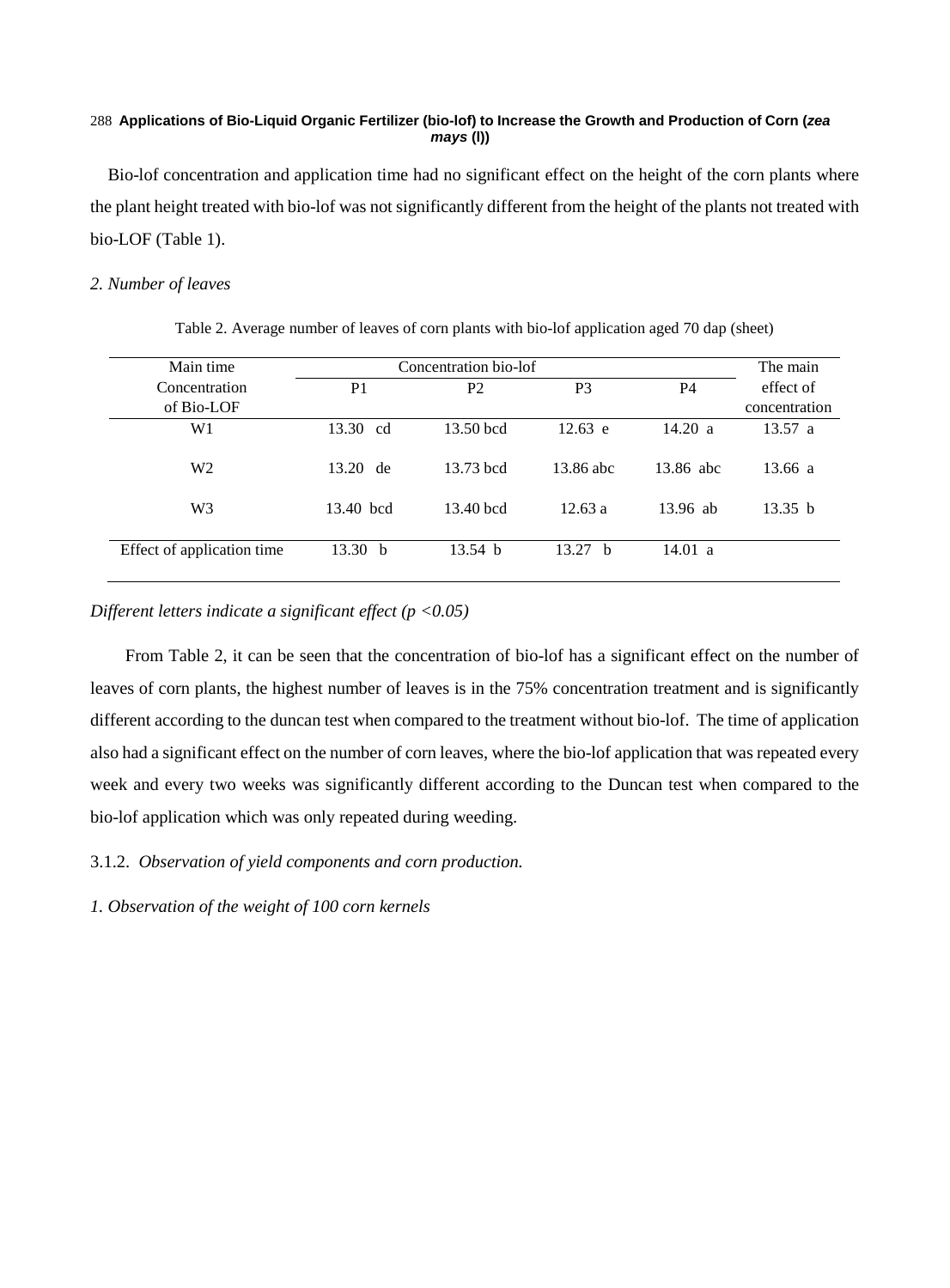#### **Applications of Bio-Liquid Organic Fertilizer (bio-lof) to Increase the Growth and Production of Corn (***zea*  289 *mays* **(l))**

| Main time                     |                    | Concentration of bio-lof |                |           |                    |  |
|-------------------------------|--------------------|--------------------------|----------------|-----------|--------------------|--|
| Concentration                 | P <sub>1</sub>     | P <sub>2</sub>           | P <sub>3</sub> | <b>P4</b> | concentration      |  |
| of Bio-LOF                    |                    |                          |                |           |                    |  |
| W1                            | 26.760 a           | 27.050 a                 | 29.257 a       | 27.747 a  | $27.703 \text{ a}$ |  |
| W <sub>2</sub>                | $29.103 \text{ a}$ | 22.957 a                 | 28.050 a       | 29.387 a  | 27.374 a           |  |
| W <sub>3</sub>                | $30.293$ a         | 28.430 a                 | $30.083$ a     | 28.227 a  | 29.258 a           |  |
| Effect of<br>time application | 29.130 a           | 26.146a                  | 29.130 a       | 28.453 a  |                    |  |

Table 3. Average weight of 100 corn kernels with bio-lof application (grams)

*Different letters indicate a significant effect (p <0.05)*

From Table 3 it can be seen that the application of bio-lof has no significant effect on the weight of 100 corn kernels. The concentration of bio-lof and time of application have not been able to increase the weight of 100 corn kernels.

## *2. Number of rows / cob*

| Main time                  |                    | Concentration of bio-lof |                |           | The main effect  |
|----------------------------|--------------------|--------------------------|----------------|-----------|------------------|
| Concentration              | P <sub>1</sub>     | P <sub>2</sub>           | P <sub>3</sub> | <b>P4</b> | of concentration |
| of bio-lof                 |                    |                          |                |           |                  |
| W1                         | 15.433 a           | 16.000 a                 | 15.300 a       | 15.757 a  | 15.623 b         |
| W <sub>2</sub>             | 16.033 a           | 17.333 a                 | 16.333 a       | 16.447 a  | 16.537 ab        |
| W <sub>3</sub>             | $15.743 \text{ a}$ | $15.567$ a               | 16.670 a       | 16.223a   | $16.051$ ab      |
| Effect of time application | 15.737 a           | 16.300 a                 | 16.101 a       | 16.142 a  |                  |

Table 4. Average number of rows / cobs of corn with bio-lof application (rows)

# *Different letters indicate a significant effect (p <0.05)*

From Table 4, it can be seen that the dosage of bio-lof application has no significant effect on the number of rows per cob of corn. Plants were treated by bio-lof had the number of rows per cob that was not significantly different from plants without treated by any bio-lof according to Duncan's test.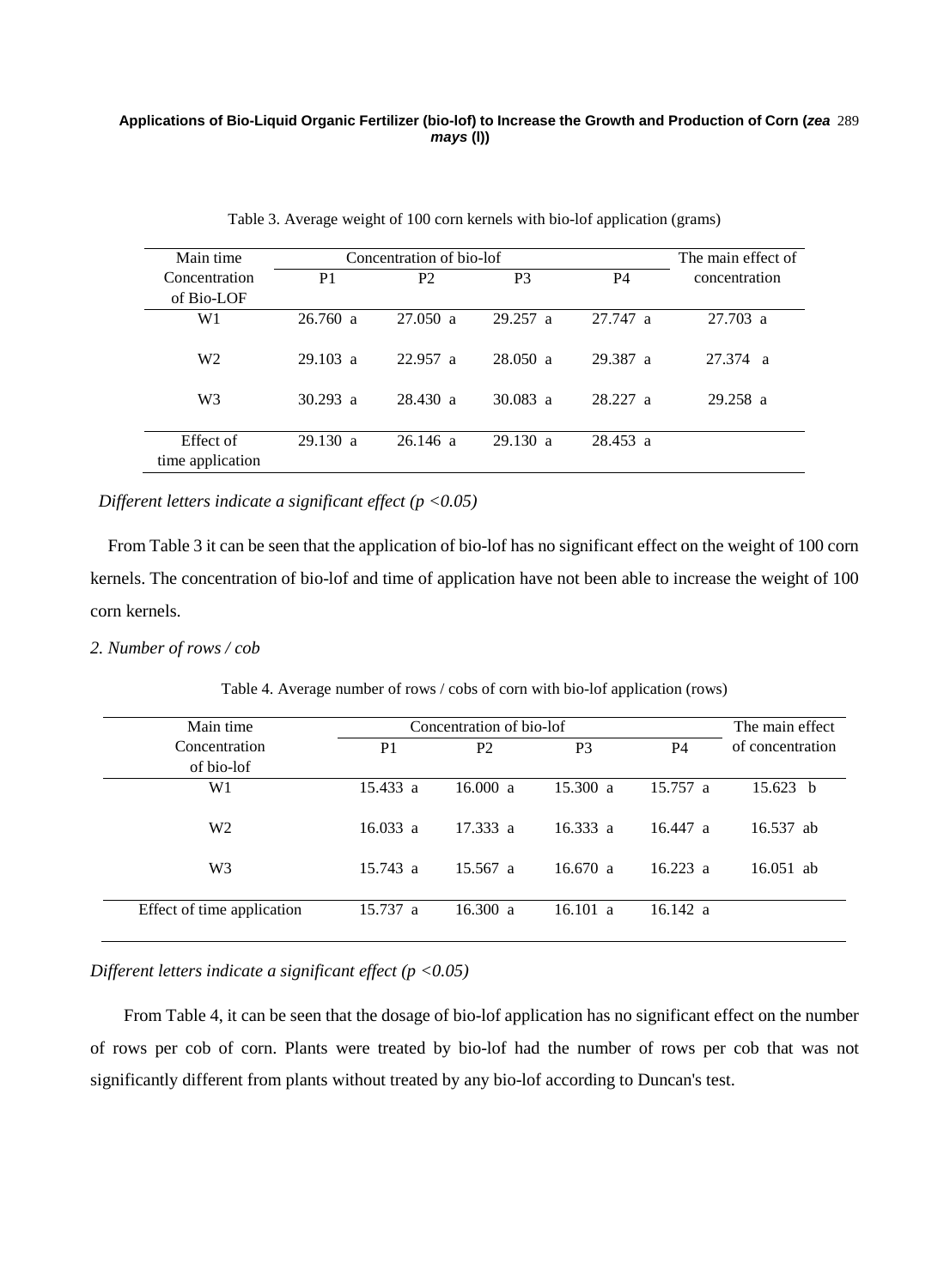#### **Applications of Bio-Liquid Organic Fertilizer (bio-lof) to Increase the Growth and Production of Corn (***zea*  290 *mays* **(l))**

#### *3. The number of grains per row of corn cobs*

| Main time                     | Concentration of bio-lof | The main effect    |                |            |                  |
|-------------------------------|--------------------------|--------------------|----------------|------------|------------------|
| Concentration                 | P <sub>1</sub>           | P <sub>2</sub>     | P <sub>3</sub> | P4         | of concentration |
| of bio-lof                    |                          |                    |                |            |                  |
| W <sub>1</sub>                | $40.90$ ab               | 31.00 <sub>b</sub> | $40.46$ ab     | $40.13$ ab | 38.12 a          |
| W <sub>2</sub>                | $37.00$ ab               | $34.00$ ab         | 41.56 ab       | 42.30a     | 38.71 a          |
| W <sub>3</sub>                | $40.20$ ab               | $40.23$ ab         | 41.76 ab       | 42.10a     | 41.07 a          |
| Effect of<br>time application | 35.08 <sub>b</sub>       | 39.37 ab           | 41.267 a       | 41.51 a    |                  |

Table 5. Average number of grains per row of corn cobs with bio-lof application

## *Different letters indicate a significant effect (p <0.05)*

From Table 5, it can be seen that the application of bio-lof has a significant effect on the number of grains per row where the concentration of 75% bio-lof can increase the number of grains per row and is significantly different than without bio-lof. The timing of bio-lof application did not significantly affect the number of grains per row.

## *4. Production of corn crops*

Table 6. Average corn production using the bio-lof application (tonnes / ha)

| Main time                     | Concentration of bio-lof | The main effect |                       |                |                  |
|-------------------------------|--------------------------|-----------------|-----------------------|----------------|------------------|
| Concentration                 | P <sub>1</sub>           | P <sub>2</sub>  | P <sub>3</sub>        | P <sub>4</sub> | of concentration |
| of bio-lof                    |                          |                 |                       |                |                  |
| W1                            | 11.077 a                 | 9.003a          | 12.10<br><sub>a</sub> | 12.027a        | 11.05<br>a       |
| W <sub>2</sub>                | 9.343 a                  | 9.287 a         | 12.820a               | 13.080 a       | 11.13<br>a       |
| W <sub>3</sub>                | 9.000 a                  | 11.727a         | 13.480 a              | 11.733 a       | 11.48<br>a       |
| Effect of<br>time application | 10.06 <sub>b</sub>       | 10.06 h         | 12.80 a               | $12.28$ ab     |                  |

## *Different letters indicate a significant effect (p <0.05)*

From Table 6, it can be seen that the concentration of bio-lof has a significant effect on corn production, where the highest production is at the concentration of 50% and 75% of bio-lof, significantly different from the concentration of 25% and and without bio-lof. Bio-lof application can increase corn production by  $\pm$  42.2% compared to without applying bio-lof.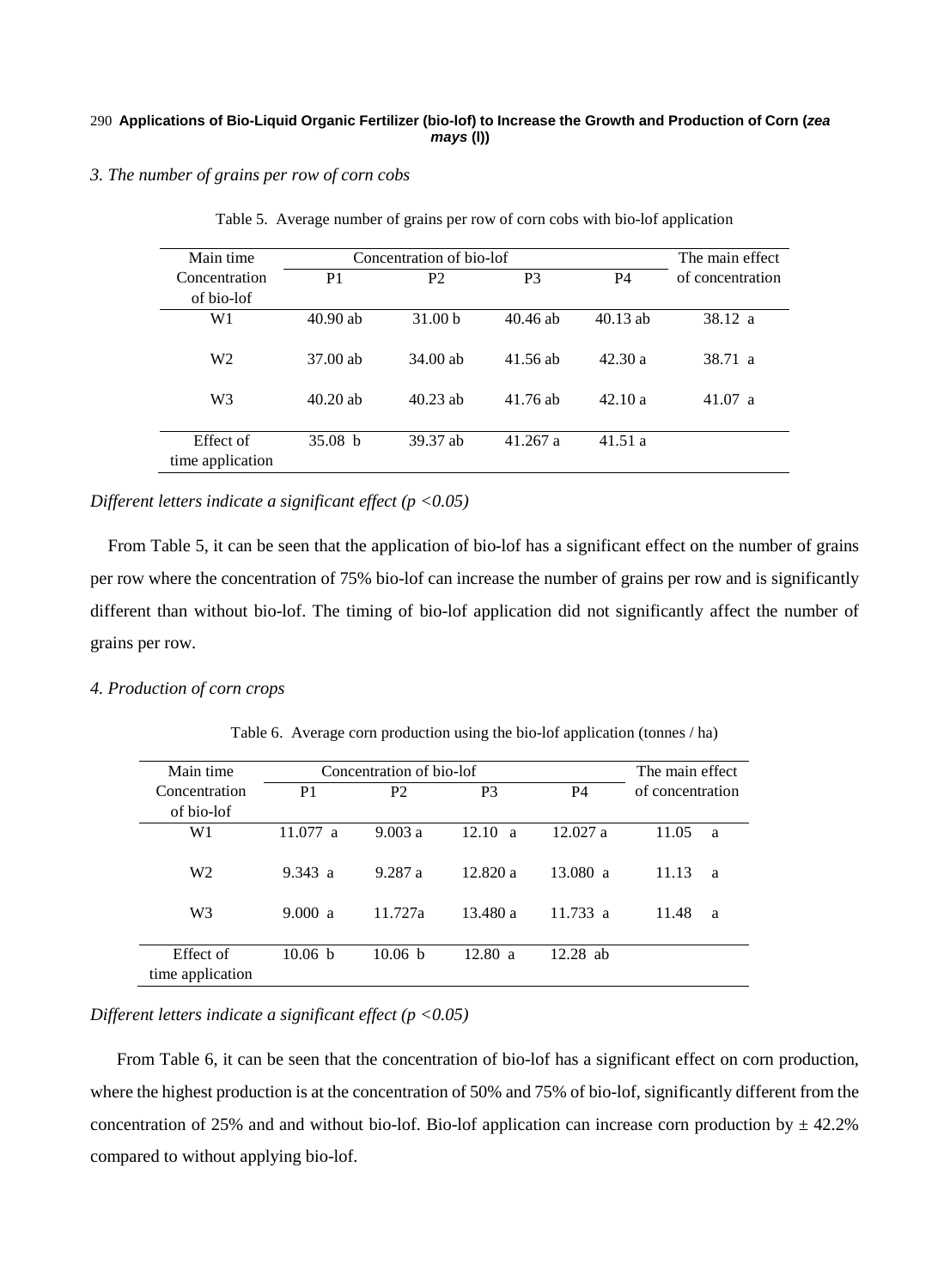## **Applications of Bio-Liquid Organic Fertilizer (bio-lof) to Increase the Growth and Production of Corn (***zea*  291 *mays* **(l))**

## *3.1.3 Observation of soil and plant nutrients*

## 1. The pH value of corn soil with the bio-lof application

| Main time                  | Concentration of bio-lof | The main effect |                  |                   |                  |
|----------------------------|--------------------------|-----------------|------------------|-------------------|------------------|
| Concentration              | P <sub>1</sub>           | P <sub>2</sub>  | P <sub>3</sub>   | P4                | of concentration |
| of bio-lof                 |                          |                 |                  |                   |                  |
| W1                         | 5.03 a                   | 4.50 a          | 4.40a            | 4.33 a            | 4.5667 a         |
| W <sub>2</sub>             | 4.76a                    | 4.64a           | $4.34 \text{ a}$ | 4.35 a            | 4.5227 a         |
| W <sub>3</sub>             | 4.68 a                   | 4.56a           | 4.22 a           | 4.28 a            | 4.4350 a         |
| Effect of time application | 4.82a                    | 4.56 ab         | $4.32$ ab        | 4.32 <sub>b</sub> |                  |

Table 7. Average soil pH values of corn crops with the bio-lof application

*Different letters indicate a significant effect (p <0.05)*

From Table 7, it can be seen that the application of bio-lof can increase the soil pH of corn crops where the 75% dose can increase the soil pH compared to the control. The timing of bio-lof application had no significant effect on soil pH.

Table 8. The average of Soil N, P, K at the aged of 60 days after planting of corn

|                               | N Total    | P(Bray2)            | Total K20             |
|-------------------------------|------------|---------------------|-----------------------|
| <b>Block/Treatment</b>        | (% )       | P205 (PPM)          | $(mg/100 \text{ gr})$ |
|                               | (Kjeldahl) | (Spectrophotometry) | (Flamephotometry)     |
| P <sub>1</sub> W <sub>1</sub> | 0,52       | 96,9                | 58,9                  |
| P1W2                          | 0,62       | 62,4                | 58,2                  |
| P1W3                          | 0,59       | 34,4                | 55,2                  |
| P <sub>2</sub> W <sub>1</sub> | 0,60       | 45,9                | 69,0                  |
| P2W2                          | 0,58       | 49,2                | 64,1                  |
| P <sub>2</sub> W <sub>3</sub> | 0,58       | 51,7                | 58,8                  |
| P3W1                          | 0,58       | 79,6                | 62,4                  |
| P <sub>3</sub> W <sub>2</sub> | 0,60       | 73,9                | 68,8                  |
| P <sub>3</sub> W <sub>3</sub> | 0,58       | 87,8                | 66,4                  |
| P4W1                          | 0,58       | 66,5                | 86,3                  |
| P <sub>4</sub> W <sub>2</sub> | 0,56       | 54,2                | 76,5                  |
| P <sub>4</sub> W <sub>3</sub> | 0,60       | 50,0                | 66,0                  |

From Table 8, it can be seen that the highest content of soil N, P and K elements has high criteria based on PPT (1983).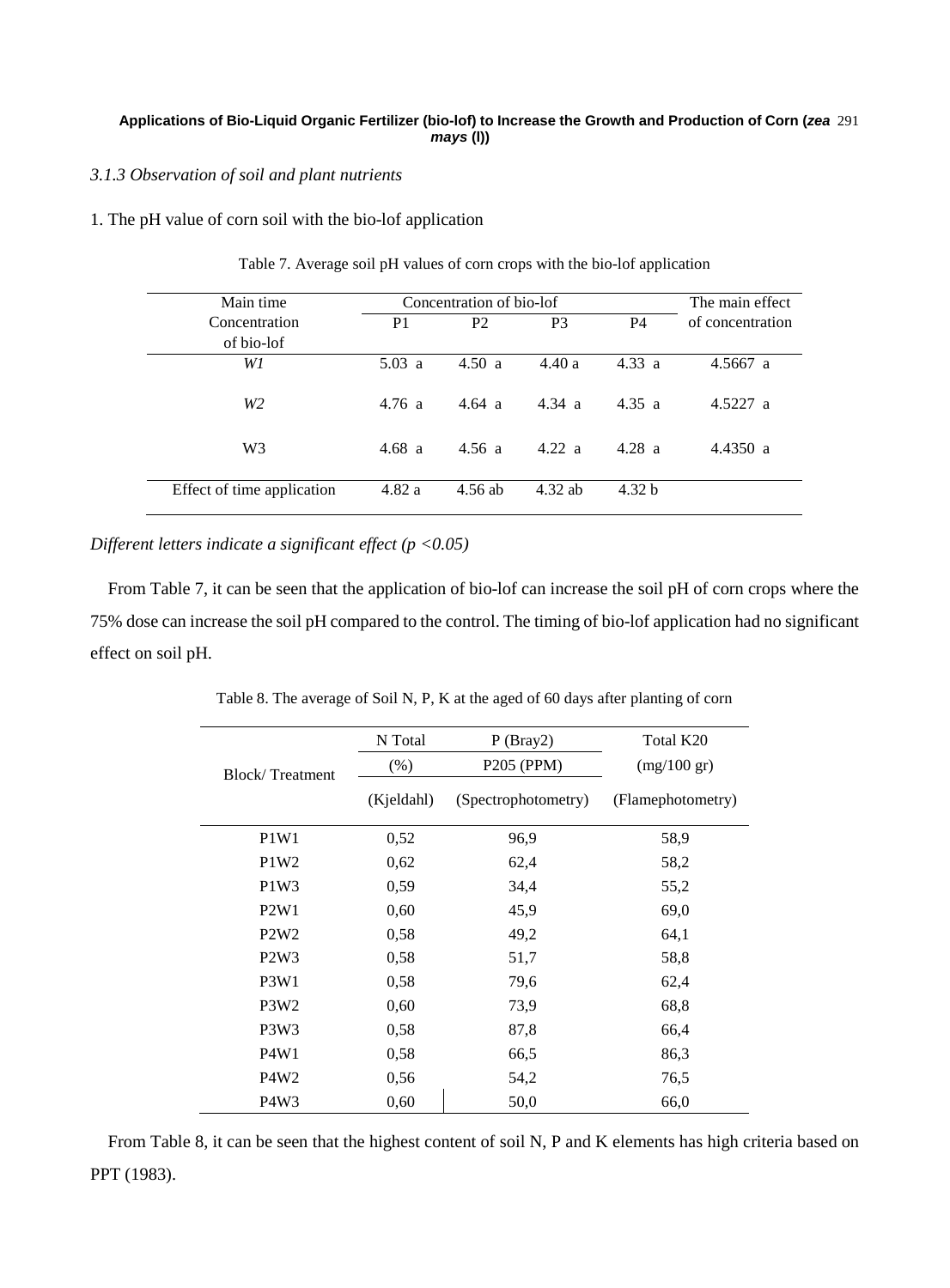#### **Applications of Bio-Liquid Organic Fertilizer (bio-lof) to Increase the Growth and Production of Corn (***zea*  292 *mays* **(l))**

|                               | N Total    | P(Bray2)            | Total K20             |
|-------------------------------|------------|---------------------|-----------------------|
| Block/                        | (% )       | $P205$ (ppm)        | $(mg/100 \text{ gr})$ |
| Treatment                     | (Kjeldahl) | (Spectrophotometry) | (Flamephotometry)     |
| P <sub>1</sub> W <sub>1</sub> | 2,63       | 0,225               | 1,42                  |
| P1W2                          | 2.63       | 0,219               | 1,31                  |
| P1W3                          | 2,64       | 0,223               | 1,36                  |
| P2W1                          | 2,61       | 0,199               | 1,28                  |
| P2W2                          | 2,63       | 0,226               | 1,33                  |
| P2W3                          | 2,62       | 0,228               | 1,4                   |
| P <sub>3</sub> W <sub>1</sub> | 2,63       | 0,227               | 1,31                  |
| P <sub>3</sub> W <sub>2</sub> | 2,62       | 0,229               | 1,32                  |
| P <sub>3</sub> W <sub>3</sub> | 2,63       | 0,233               | 1,41                  |
| P4W1                          | 2,64       | 0,228               | 1,37                  |
| P4W <sub>2</sub>              | 2,62       | 0,229               | 1,33                  |
| P <sub>4</sub> W <sub>3</sub> | 2,62       | 0,227               | 1,3                   |

Table 9. The average of leaves N, P, K at the aged of 60 days after planting of corn

From Table 9, it can be seen that the nutrient content of N, P and K in corn leaves has high corn nutrient adequacy criteria.

#### *3.2. Discussion*

In observing the vegetative growth of plants, the bio-lof application had no significant effect on plant height but had a significant effect on the number of leaves, where the number of leaves with the bio-lof application was more than without bio-lof and was significantly different according to the duncan test. Although the height of the crop did not increase, there was an increase in the number of nodes on the stem so that the number of leaves increased because corn leaves appeared on each plant node. The increase in the number of leaves of this crop is closely related to the N nutrient in the soil and plant leaf tissue. The results of soil nutrient analysis showed that the soil N nutrient had high status (Table 8), the uptake of N nutrients in corn leaves was also high based on the N nutrient adequacy criteria in corn leaves, namely 2.6. According to Havlin et al., (2005), the adequacy of N nutrients for corn ranges from 2.6 to 4. According to Sutedjo (2008), N nutrients are generally indispensable for the formation or growth of plant vegetative parts such as leaves, stems and roots.

The bio-lof application had no significant effect on the weight of 100 corn grains and the number of rows of cobs but had a significant effect on the number of grains per row and the production of corn crops. Bio-lof application with a concentration of 50% and 75% can increase corn production compared to without bio-lof.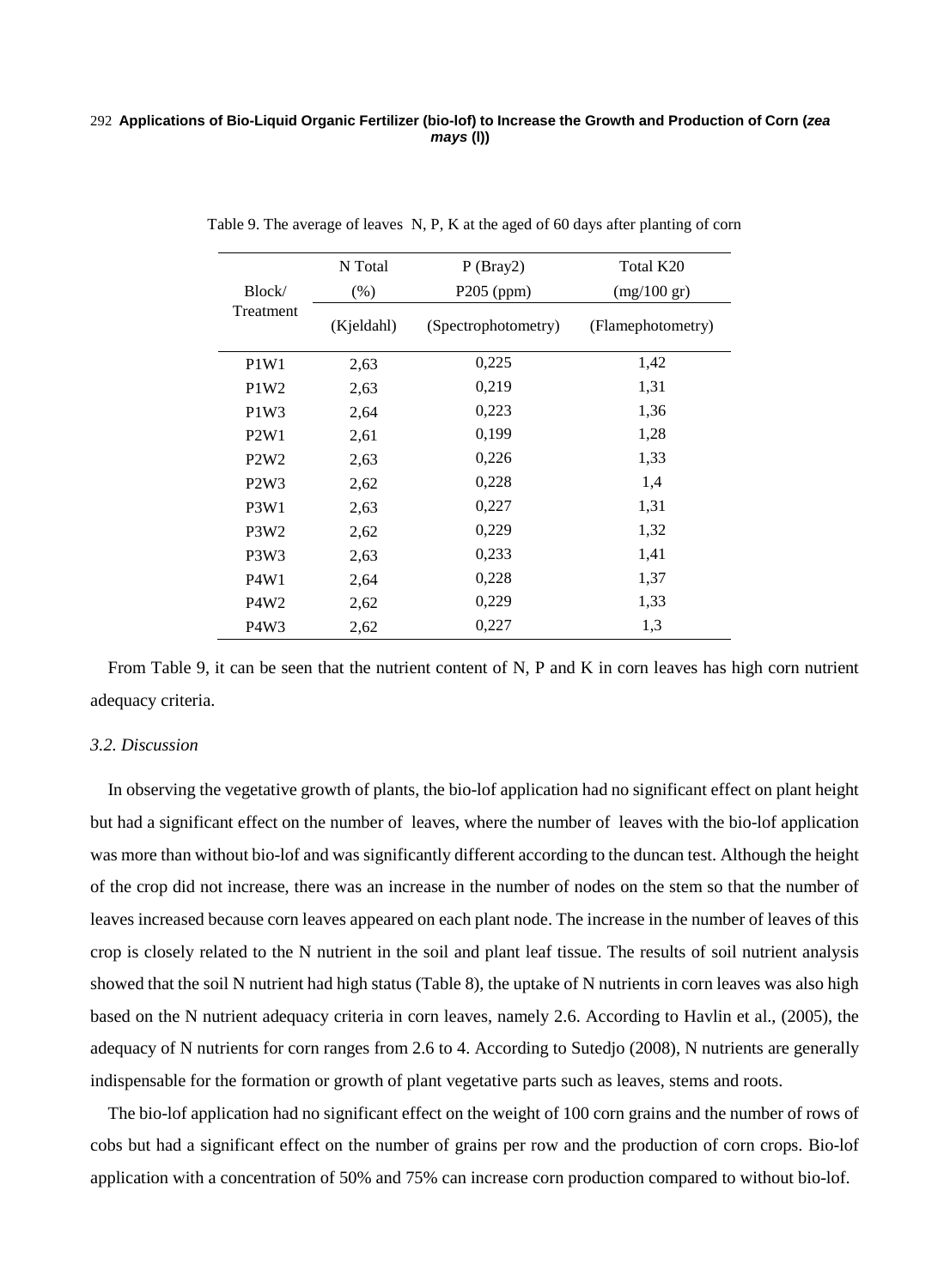#### **Applications of Bio-Liquid Organic Fertilizer (bio-lof) to Increase the Growth and Production of Corn (***zea*  293 *mays* **(l))**

The increase in corn production is closely related to the vegetative growth of corn crops, where the application of bio-lof can significantly increase the number of corn leaves compared to without the application of bio-lof (Table 2). Increasing the number of plant leaves will cause photosynthetic activity is also increase so that photosynthetic results (photo synthate) also increase, which in turn, this photo synthate will be transferred to plant organs that are active in metabolic processes so that the growth of roots, stems, leaves and seeds is good which in turn affects plant production . Good plant growth in the vegetative phase will have a good effect on the generative phase (Mulyani, 2006). When viewed from the number of cobs, the application of bio-lof can also increase the number of kernels / cobs so that production also increases. Application of bio-lof with a concentration of 50% and 75% resulted in no significant difference in production, so it can be recommended that a good application concentration is 50%.

The high production of this plant is closely related to soil nutrient content, from observations (Table 8) it is known that the total soil N nutrient ranges from 0.52 to 0.65, based on the criteria for assessing soil fertility (PPT, 1983). had a high fertility criteria. The P2O5 nutrient content in the soil has a very high status because it is> 15, as well as the total K content of the soil which also has a very high status, namely> 50 (PPT, 1983). The high content of N, P and K nutrients in the soil both with bio-lof and without bio-lof treatment was due to all treatment plots at the time of planting provided with bio-compost of chicken manure which had a nutrient composition of N 1.56%, P2O5 nutrients 3.15% and K nutrient: 1.63%, and contains a consortium of bacteria *Serratia marcecens*, *Pseudomonas fluorescens* and *Bacillus thuringiensi* (Yulensri, 2018). These three consortified bacteria are bio-fertilizer bacteria that can dissolve phosphate and fix N from the air (Yulensri et al., 2016).

The soil pH of the research field for corn is low, ranging from 4.3 to 4.8 so that the soil is acidic, according to Havlin et.al, (2005). The optimum soil pH for corn growth ranges from 5.5 to neutral. This soil pH condition is closely related to the availability of nutrients, the maximum P availability in almost all soil types is at pH 6.5. Even though the soil pH in the experimental field was low, the uptake of P nutrients was still running well, this was due to the role of the three bacteria *Serratia marcecens*, *Pseudomonas fluorescens* and *Bacillus thuringiensi* contained in bio-compost and bio-lof which were applied as phosphate solubelizing bacteria (phospho bacterin) (Yulensri, et al. 2016). ). Rhizo-bacteria that promote plant growth from the *Bacillus* spp. Group and *Pseuddomonas* spp. has been reported to be able to dissolve phosphate (Faccini et al, 2004) while PGPR from the *Serratia* spp. group able to increase nitrogen fixation (Bai et al, 2003). The increase in dissolved P concentrations in the soil is due to the presence of organic acids released by phospho-bacterins such as succinic, propionic, butyric acid, formic, oxalate and citrate which can release P bonds by clay, aluminum, iron or calcium so that they become unavailable to plants, even though the soil condition is very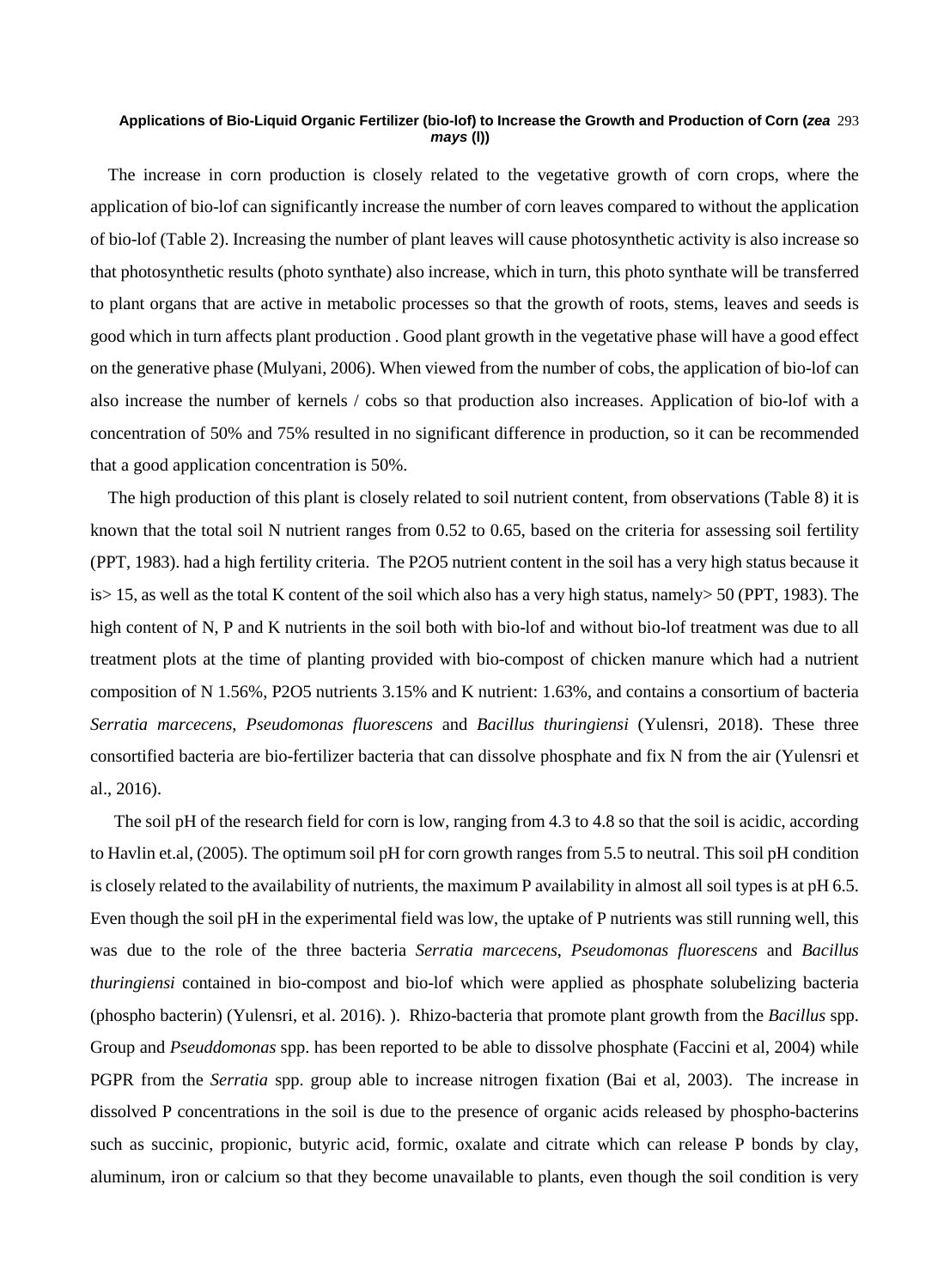#### **Applications of Bio-Liquid Organic Fertilizer (bio-lof) to Increase the Growth and Production of Corn (***zea*  294 *mays* **(l))**

good (Soepardi, 1983 in Miza 2009). in acidic or alkaline soil conditions so that the use of phosphate solubelizing bacteria can make the application of artificial fertilizers to plants more efficient. Tisdalle, (1985) in Premono (1994) explained that phospho-bacterin was able to increase P uptake and plant tissue dry weight by up to 30%. The effectiveness of P-solvent microorganisms is not only due to their ability to increase P availability, but also due to their ability to produce several growth regulators, especially by microorganisms that live on the root surface (rhizo-plane).

# **4. Summary**

The results of the study can be concluded that;

1. Application of bio-lof to corn crops can increase the number of leaves and production of corn crops by 42.2% compared without BIO-LOF application.

2. The effective and efficient bioPOC application technique is to use a 50% concentration, which is applied to the seeds, when planting in the planting hole and is repeated every 2 weeks.

# **Acknowledgements**

Thank you to DRPM Ristekdikti for funding this research through PTUPT for year 2020 and the Director of Payakumbuh State Agricultural Polytechnic for the facilities provided during the research.

# **References**

- Bai Y, Zhou X, Smith DL (2003) Enhanced soybean plant growth resulting from co-inoculation of strains with Bradyrhizob ium japonicum. Crop Sci 43:1774–1781 62. Gomes AMA, Mariano RLR, Silve.
- Faccini G, Garzon S, Martines M, Varela A. 2004. Evaluation of the affects of a dual inoculum of phosphate-solubilizing bacteria and *Azotobacter chroochoccum* in creolo potato (Papa"Criola") http://www.ag.auburn edu/argentina/pdfmanuscripts/estrada.pdf (28 Oktober 2004)
- Havlin. J.L., Beaton, J.D., Tisdale, S.M. and Nelson, W.L. 2005. Potassium. In: Havlin, J.L., et al., Eds., Soil Fertility and Fertilizers, Pearson Prentice Hall, New Jersey, 199-218.
- Irianto, G., 2010. Pemupukan Berimbang Saja Tidak Cukup. Sinar Tani Edisi 10-16 Maret 2010. Jakarta. 226 p.

Miza. 2009. Analisis kandungan unsur N dan P tebu transgenik PS-IPB 1 yang mengekspresikan gen fitase. IPB, Bogor

Premono, EM. 1994. Jasad renik pelarut fosfat pengaruhnya terhadap P tanah dan efisiensi terhadap pemupukan P tanaman tebu. Disertasi. Program Pasca sarjana IPB.